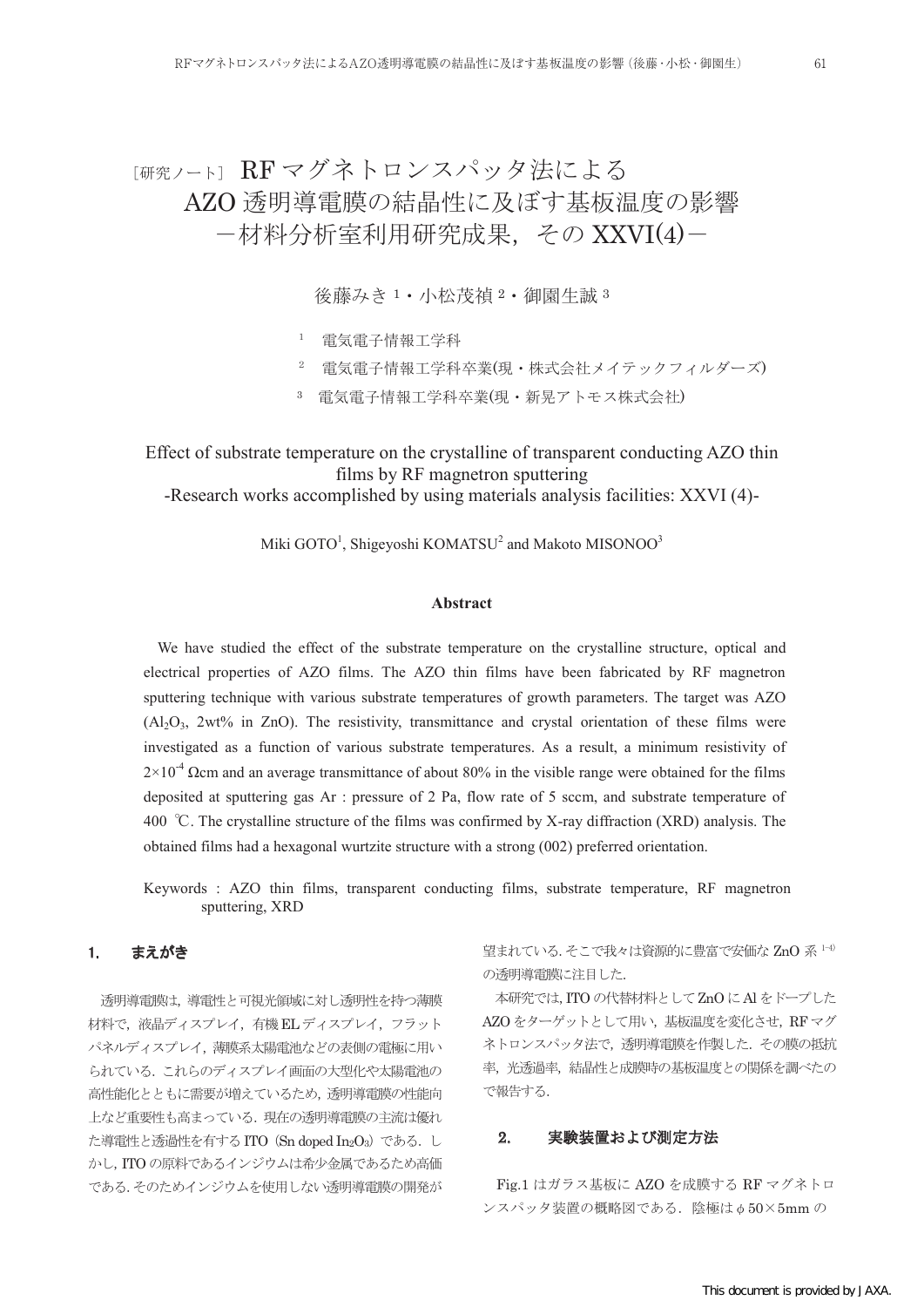





Fig.1 成膜装置概略図

AZO(ZnO:A1,0,2wt%) ターゲットを用いて、陽極には 30× 35×2mm のガラス基板を設置した. 成膜条件として電極 間距離を 25mm, 成膜ガスを Ar100%, 流量 5sccm, ガス圧 力を 2Pa, RF 電力を 30W, 成膜時間は 120 分一定にし, 基板温度を 25~450℃まで変化させた. AZO 薄膜の抵抗 率は低抵抗率計、膜厚は触針式膜厚段差計、光透過率は 紫外可視近赤外分光光度計を用いて測定した. 結晶性の 評価には ; 線回折装置(Cu Kα線)を用いて測定した.

#### 3. 結果および考察

Fig.2 に抵抗率と成膜時の基板温度との関係を示す.基 板温度の上昇とともに抵抗率は減少し,400℃のとき最小 値(~2×10-4Ω・㎝)を示し,その後増加した.AZO の 膜厚は成膜時の基板温度 (25~450℃)には影響されず, ほぼ 1.4μm であった.

Fig.3 に AZO 膜の透過特性と成膜時の基板温度との関 係を示す.基板温度の上昇とともに透過特性は良くなり, 400℃で成膜した AZO 薄膜では波長 450nm~650 nm の領 域で透過率は約 80%であった.

Fig.4 に成膜時の基板温度の違いによる AZO 結晶の X 線回折パターンを示す. 基板温度を 400℃にして成膜し た AZO が 34 度付近で最もピーク強度が高く,結晶の配 向性が良いことが分かる.この回折強度から ZnO の六方 ウルツ鉱結晶の(002)面であることを確認できた.基板 温度 400℃と 300℃で成膜した AZO にピークシフトは見 られなかった.今回はピーク強度の半値幅を厳密に測定 するに及ばなかったため,結晶サイズの計算は行ってい ない.







 $Fig.4$  成膜温度の違いによる X線パターン